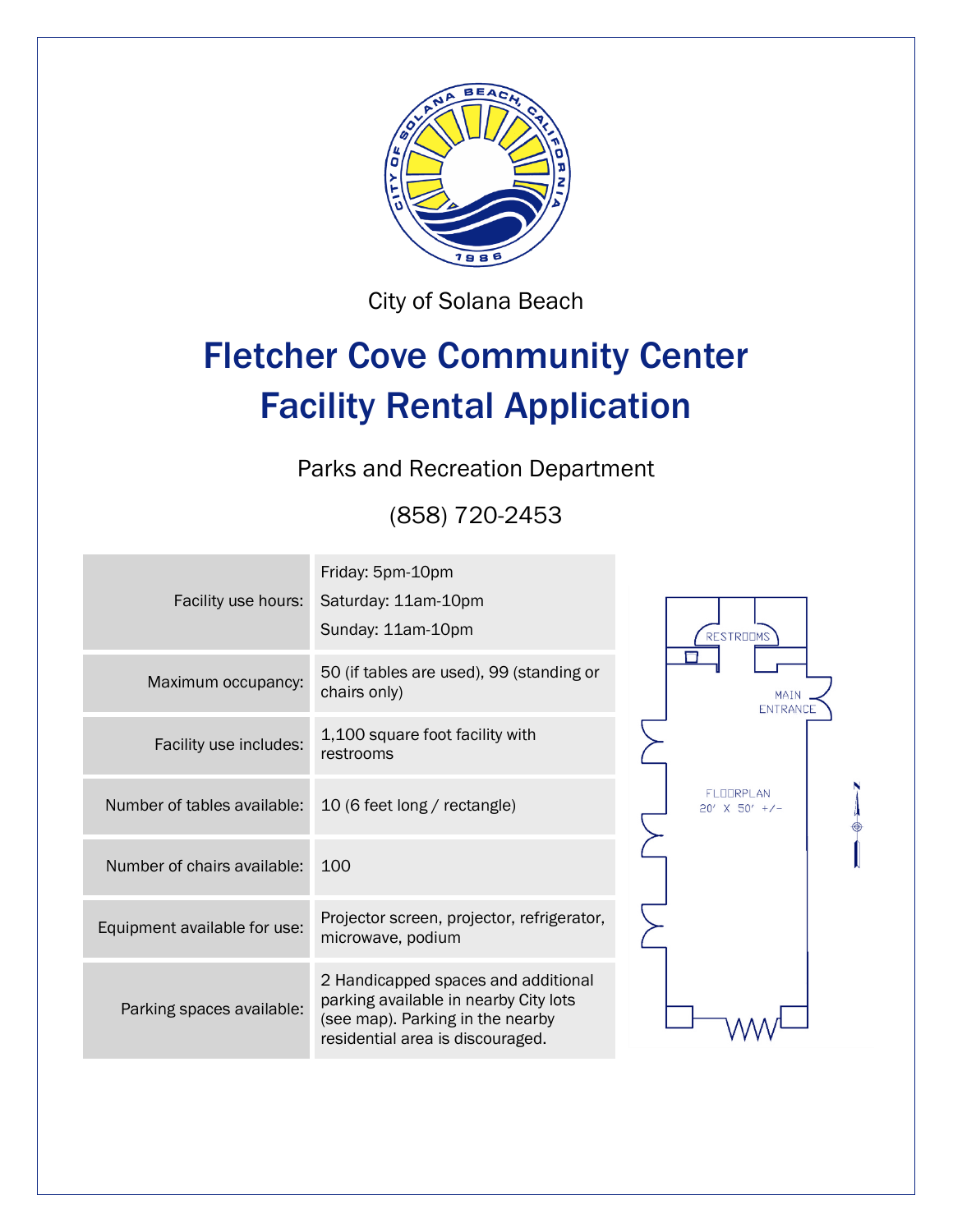#### FLETCHER COVE COMMUNITY CENTER FACILITY RENTAL APPLICATION





### FEE SCHEDULE

#### FRIDAY, SATURDAY, AND SUNDAY SPECIAL EVENTS

Refundable Security/Damage Deposit Required. The security deposit will be refunded if all terms of the rental agreement, including compliance with the rules and regulations, have been satisfactorily met.

#### REQUIRED FEES AND DEPOSITS

Paid at time of reservation. Checks or money orders are to be made payable to the "CITY OF SOLANA BEACH."

| Hourly rate (2-hour minimum required)<br>(Non-resident must be resident co-sponsored) | \$50 Resident<br>\$150 Non-resident |
|---------------------------------------------------------------------------------------|-------------------------------------|
| Custodial Cleaning Fee (pass through cost) (nonrefundable)                            | \$90                                |
| Security Deposit if facility left "same condition as when arrived" (refundable)       | \$500                               |
| Trained Contract Staff Fee (pass-through cost)                                        | \$28 hourly rate                    |
| Insurance (see next paragraph)                                                        | \$101.15 or \$164.15                |

#### **INSURANCE**

All applicants are required to provide liability insurance. Applicant's individual general liability insurance may be used if endorsed to show City of Solana Beach as additional insured for the dates/times of the event, in the amount of \$2,000,000 per occurrence; or applicant may purchase insurance through the City of Solana Beach Special Events Insurance Carrier.

| City Purchased Insurance (pass-through cost)             | \$101.15 |
|----------------------------------------------------------|----------|
| City Purchased Insurance (w/alcohol) (pass-through cost) | \$164.15 |

#### **CANCELLATION**

- 90% of fees paid shall be refundable if the request is made to cancel the event within 90 days of the event.
- 50% of fees shall be refundable if the request is made within 60 days of the event.
- No fee refund shall be granted if the event is canceled less than 30 days prior to the event.
- Full Security Deposit will be refunded if event canceled at any time prior to the event.

#### CITY OF SOLANA BEACH PAGE 2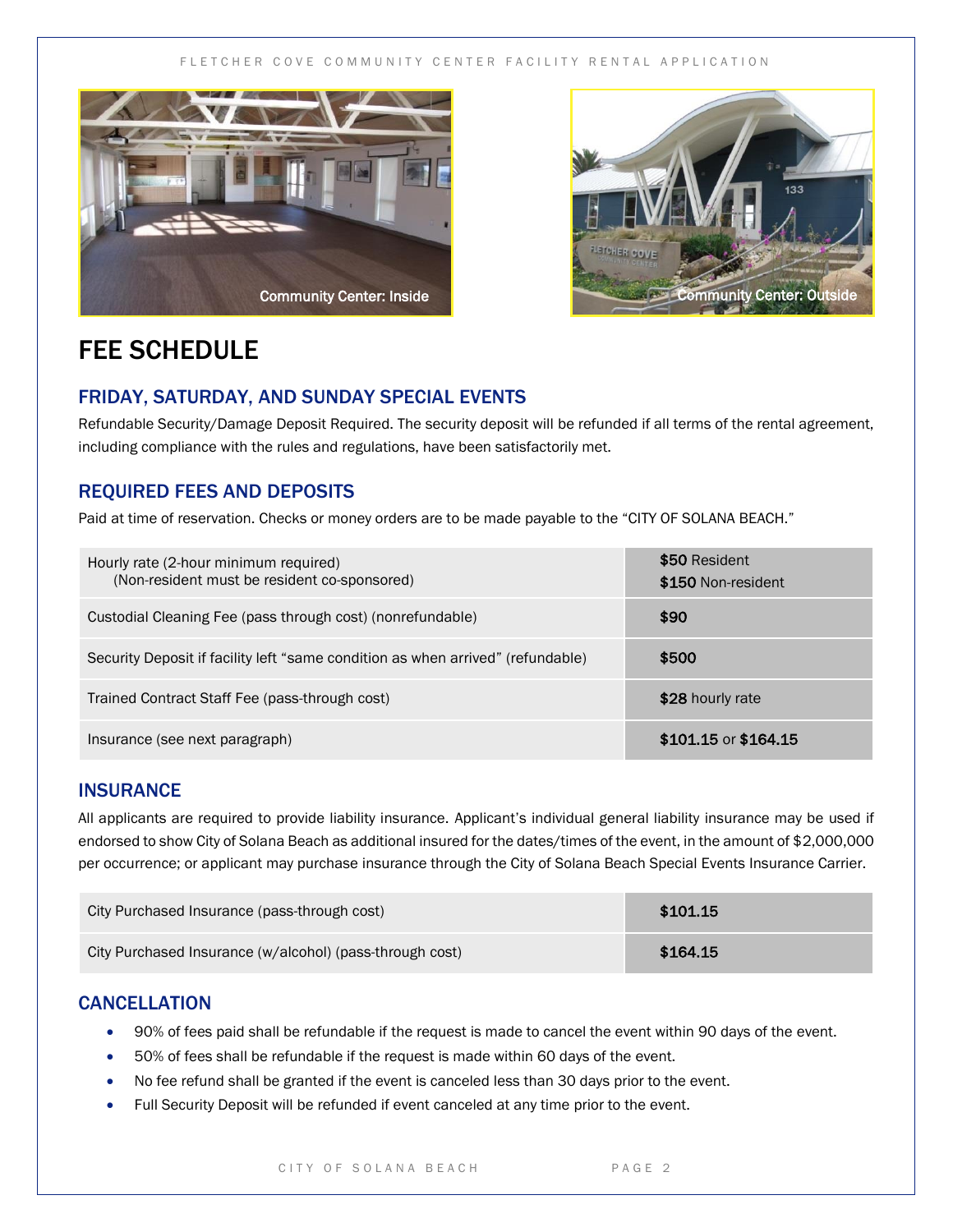### USE RESTRICTIONS FOR FRI/SAT/SUN EVENTS

Application to use City facilities must be made on application forms provided by the City and submitted not less than thirty (30) days prior to the date of the proposed event.

#### TYPES OF EVENTS

- Non-commercial events only (SBMC 11.40.040C).
- All events must be reserved by an adult at least 21 years old.
- City events will take priority over private events.

#### DAYS OF EVENTS

- Events shall be scheduled on Friday, Saturday, and Sunday only. No weekday events.
- A maximum of two events per weekend.
- Facility may not be reserved on these holidays (New Year's Eve, New Year's Day, Memorial Day, Independence Day, Veterans Day, Thanksgiving Day, day after Thanksgiving, Christmas Eve, Christmas Day).

#### HOURS OF EVENTS

- Friday: 5pm 10pm
- Saturday: 11am 10pm
- Sunday: 11am 10pm

#### \*RESERVATION MUST INCLUDE ALL SET-UP AND CLEAN-UP TIME\*

If event starts prior to, or extends beyond agreed upon time, there could be penalties or fines and loss of security deposit (SBMC 11.40.120).

#### PARKING

- There are 14 spaces in front of FCCC (southbound Plaza Ave, not reserved) plus the 2 ADA accessible spots at the facility. A loading zone of two spaces will be provided.
- Additional parking is available in nearby public lots (see map on page 9).
- Parking in the nearby residential area is discouraged.

#### MUSIC & NOISE

- All sound must adhere to all applicable sound level limits in accordance with Section 7.34.040 of SBMC (50 Decibels/Residential Zone). No amplified sound after 10pm.
- Violations of City noise ordinance may result in penalty per Section 7.34.190 of SBMC.
- All street-facing (easterly) windows and doors shall be closed while music is playing, or amplified sound is occurring.
- Must comply with the City's Noise Ordinance.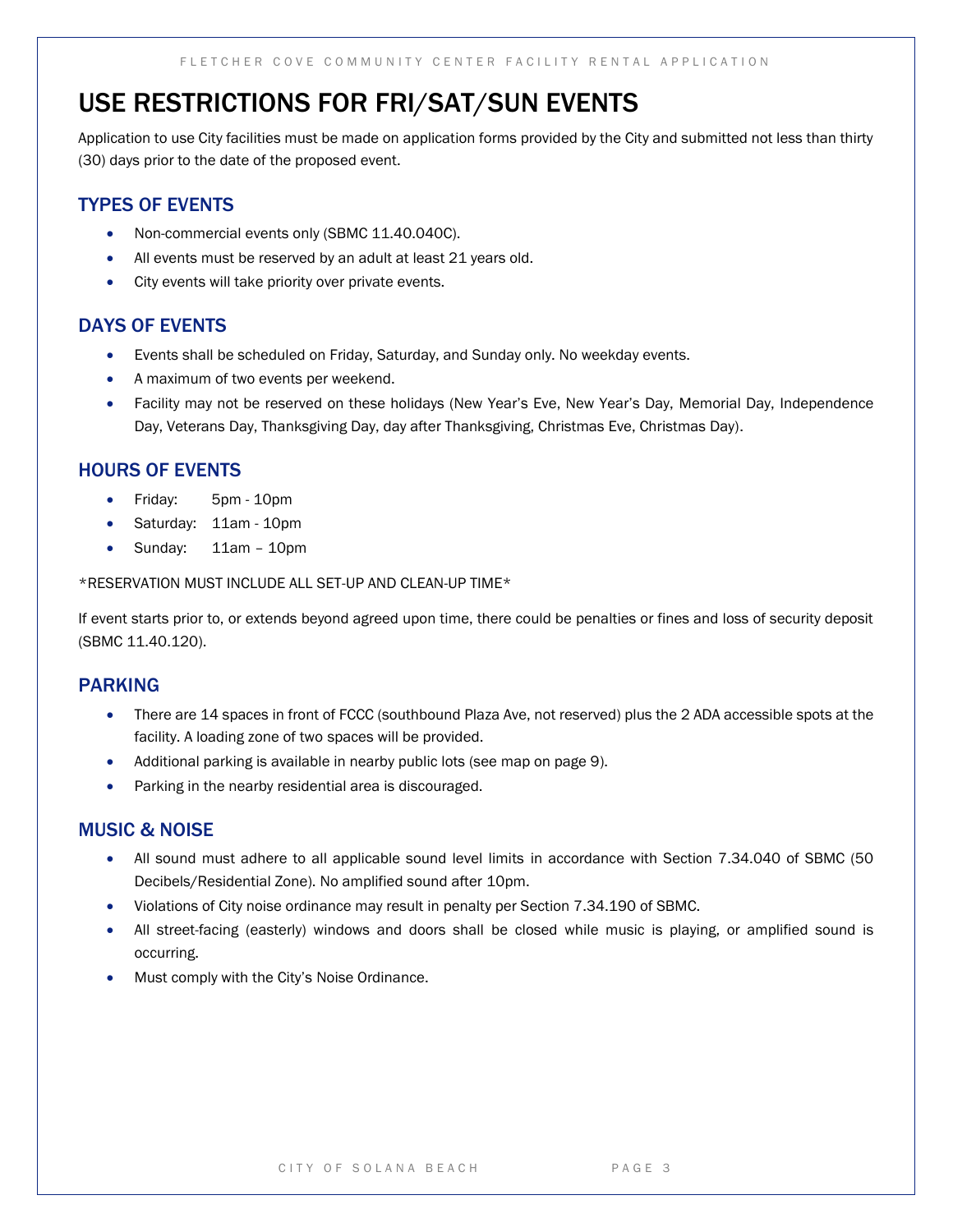#### **ALCOHOL**

- If requested and approved: alcohol may be served (beer, champagne, and wine only).
- An Alcohol Server is required (designated by applicant), regardless of the number of attendees, and must complete the City's 15/min Server Training prior to the event.
- The Alcohol Server must be 21 years of age or older, and may not be consuming.
- Shall not be served to people under 21.
- If outside consumption is requested and approved, only the grass area immediately south of the building and patio areas on west and south sides (see attached map) may be used, with approved security barriers installed.
- Events where alcohol is served must not be open to the general public. Invited guests only.
- No self-service is allowed.

#### TRAINED CONTRACT STAFF

- Trained Contract Staff (designated by City) is required (\$28/hr.) for all events to enforce the policies and regulations, open and close facility, and complete the "Condition of Facility" report.
- In most cases, one Contract Staff person will be required. However, more than one staff could be required by the City, based on the size and scope of the event.

#### **DECORATIONS**

No tape, nails or staples shall be used to affix decorations to walls inside or outside the building.

#### OPENING AND CLOSING

- Opening of the building will occur at the approved upon start time. No prior access permitted.
- All doors and windows shall be closed and locked, and all interior lights shall be turned off at the conclusion of the event.
- All personal property is to be removed at the conclusion of the event.

#### SET UP/CLEAN UP

- Facility will be available at predetermined start time. No further "set up" time is allowed.
- Garbage and trash generated from the event, including the building and adjacent grounds, shall be collected and removed (off-site) at the conclusion of the event.
- City shall provide services to clean the facility and restrooms (utilizing the \$90 non-refundable cleaning fee).
- Rental equipment pick-up must take place during reservation time, or deposit will be forfeited.
- If the facility is left in satisfactory condition and the event was in compliance with all rules and regulations, a refund of the security deposit will be issued approximately three to four weeks after the date of the facility use.
- City is not responsible for lost or damaged items.

#### NO SMOKING POLICY

Smoking is prohibited at all times in or on public property.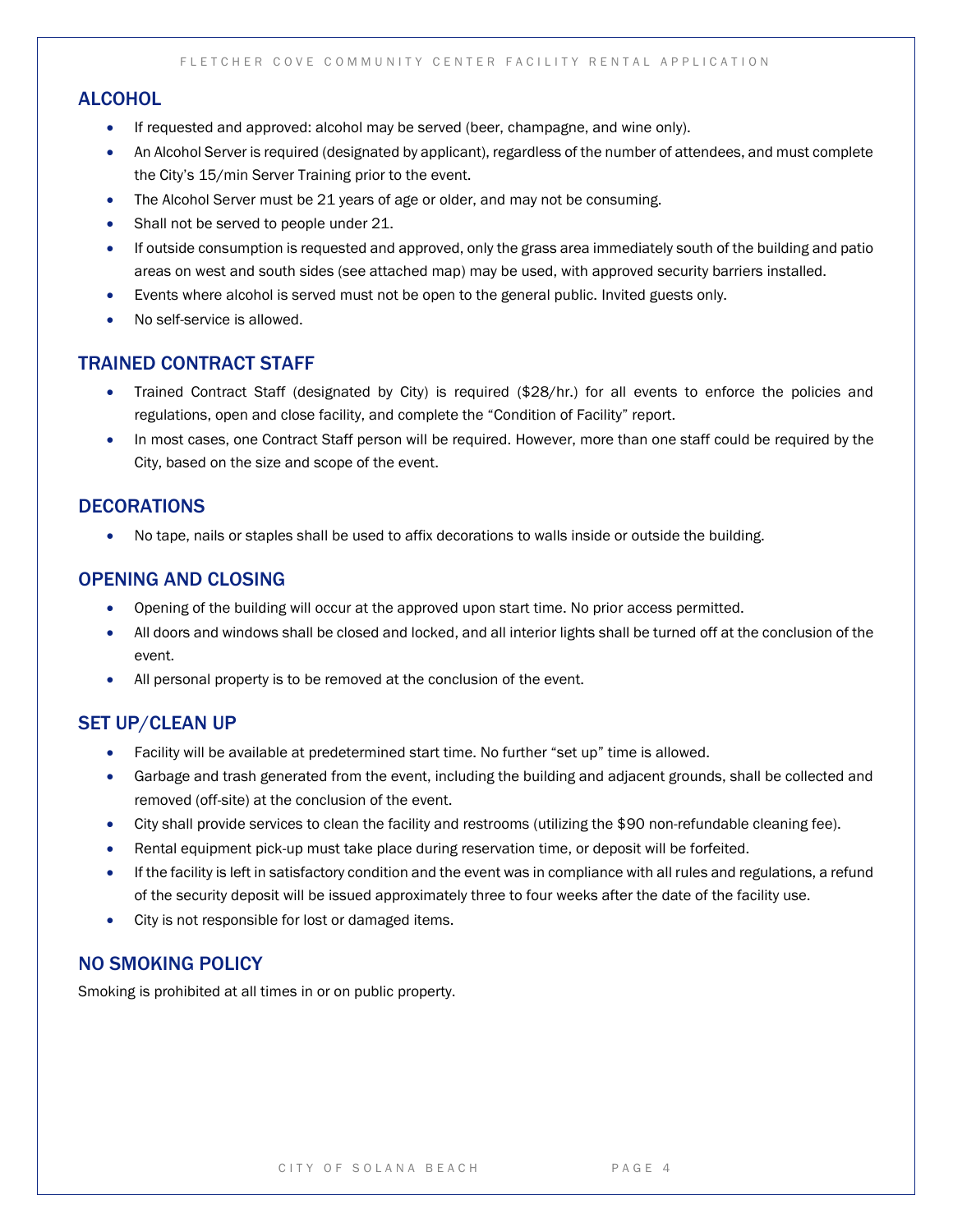#### PARKING OPTIONS

1. Plaza Street North Parking Lot

(116 North Highway 101) Number of parking spaces = 24 Approx. distance to FCCC = 0.1 miles

2. Plaza Street South Parking Lot

(116 North Highway 101) Number of parking spaces = 23 Approx. distance to FCCC = 0.1 miles

#### 3. Fletcher Cove Parking Lot

(101 South Sierra Avenue) Number of parking spaces = 33 Approx. distance to FCCC = 0.1 miles

#### 4. Distillery Parking Lot

(140 South Sierra Avenue) Number of parking spaces = 82 Approx. distance to FCCC = 0.2 miles

#### 5. 423 South Sierra Avenue

Number of parking spaces = 37 Approx. distance to FCCC = 0.4 miles

6. Street parking on Southbound Pacific Avenue in front of Community Center Number of parking spaces = 13

#### AERIAL VIEW



#### SECURITY BARRIERS

Applicant must rent a sufficient amount of connecting security barrier, as indicated to the right, if outside consumption of alcohol is requested and approved.



LOMAS SANTA FE



#### CITY OF SOLANA BEACH PAGE 5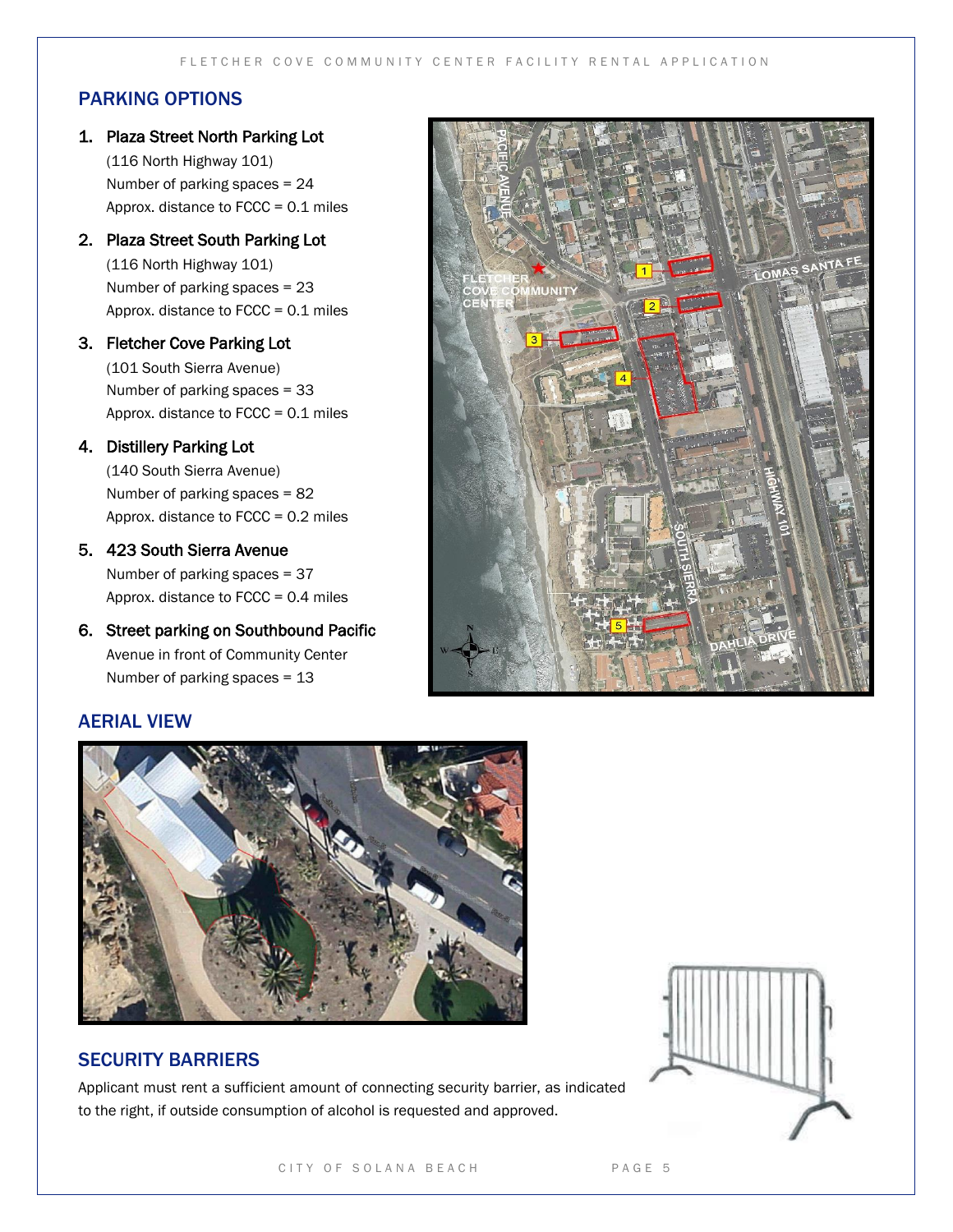## Rental Application

Please read "use restrictions" section before completing application.

Applications may be submitted in person or mailed to: City of Solana Beach Parks and Recreation Department 635 S. Hwy 101 Solana Beach, CA 92075

Applications will be processed in the order received.

The City may refuse or cancel any application for reasons such as unsatisfactory prior use, non-payment of fees with application, facility is not available, application submitted less than 30 days prior to proposed event.

The City reserves the right to limit the number of daily, weekly, or monthly uses by any one group so that the entire community may make use of the limited facilities available.

| Check all that apply: $\Box$ Private Event $\Box$ Open to the Public $\Box$ Minors Present |                  |                         |                           |                          |
|--------------------------------------------------------------------------------------------|------------------|-------------------------|---------------------------|--------------------------|
| <b>TYPE OF EVENT</b>                                                                       |                  |                         |                           |                          |
| Please check one:                                                                          |                  |                         |                           |                          |
| Ceremony<br>□                                                                              | Ħ<br>Anniversary | Family or Class Reunion | <b>Company Party</b><br>⊔ | (non-business promoting) |
| <b>Birthday Party</b><br>$\Box$                                                            | Ħ                |                         |                           |                          |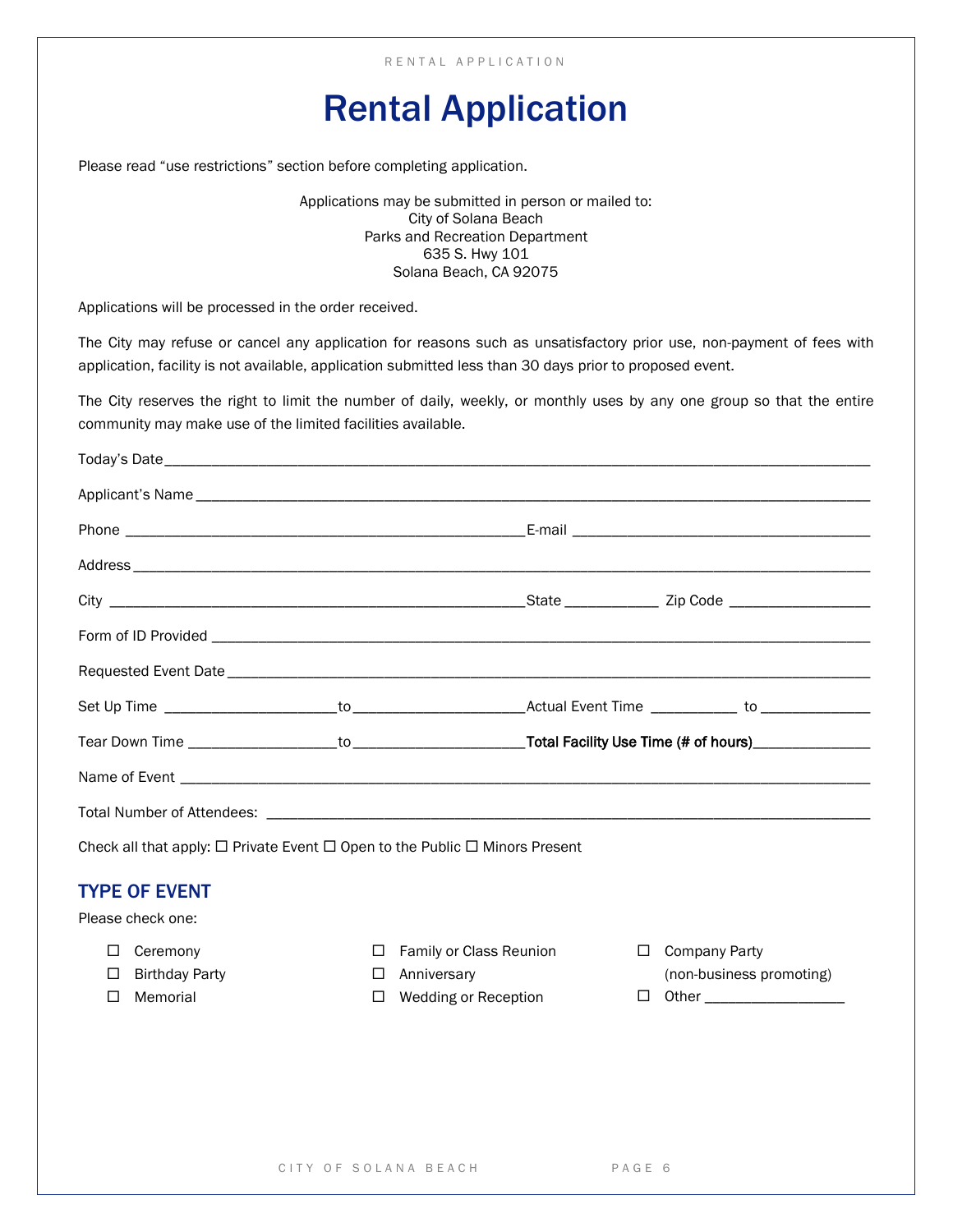#### R E N T A L A P P L I C A T I O N

#### ADDITIONAL INFORMATION

| Will food be served?                | $\Box$ Yes $\Box$ No       | Will beverages be served?                       | $\Box$ Yes $\Box$ No                                      |
|-------------------------------------|----------------------------|-------------------------------------------------|-----------------------------------------------------------|
| Will there be amplified sound?      | $\Box$ Yes $\Box$ No       | Will alcohol be served?                         | $\Box$ Yes $\Box$ No                                      |
| Was Sound Permit Form<br>submitted? | $\square$ Yes $\square$ No | Additional equipment<br>required from the City: | $\Box$ Podium $\Box$ Projector Screen<br>$\Box$ Projector |

Will you be using any vendors for services such as food, photography, rentals, decorating, or entertainment?  $\Box$  Yes  $\Box$  No

If yes, list the name, address, and phone number for each business (caterer, entertainers, photographer, rental equipment, DJ, etc.) that will be used at your event. \*Inflatable Fun Jumps are prohibited.

\*\* Please use additional sheet of paper if necessary.

CITY OF SOLANA BEACH PAGE 7